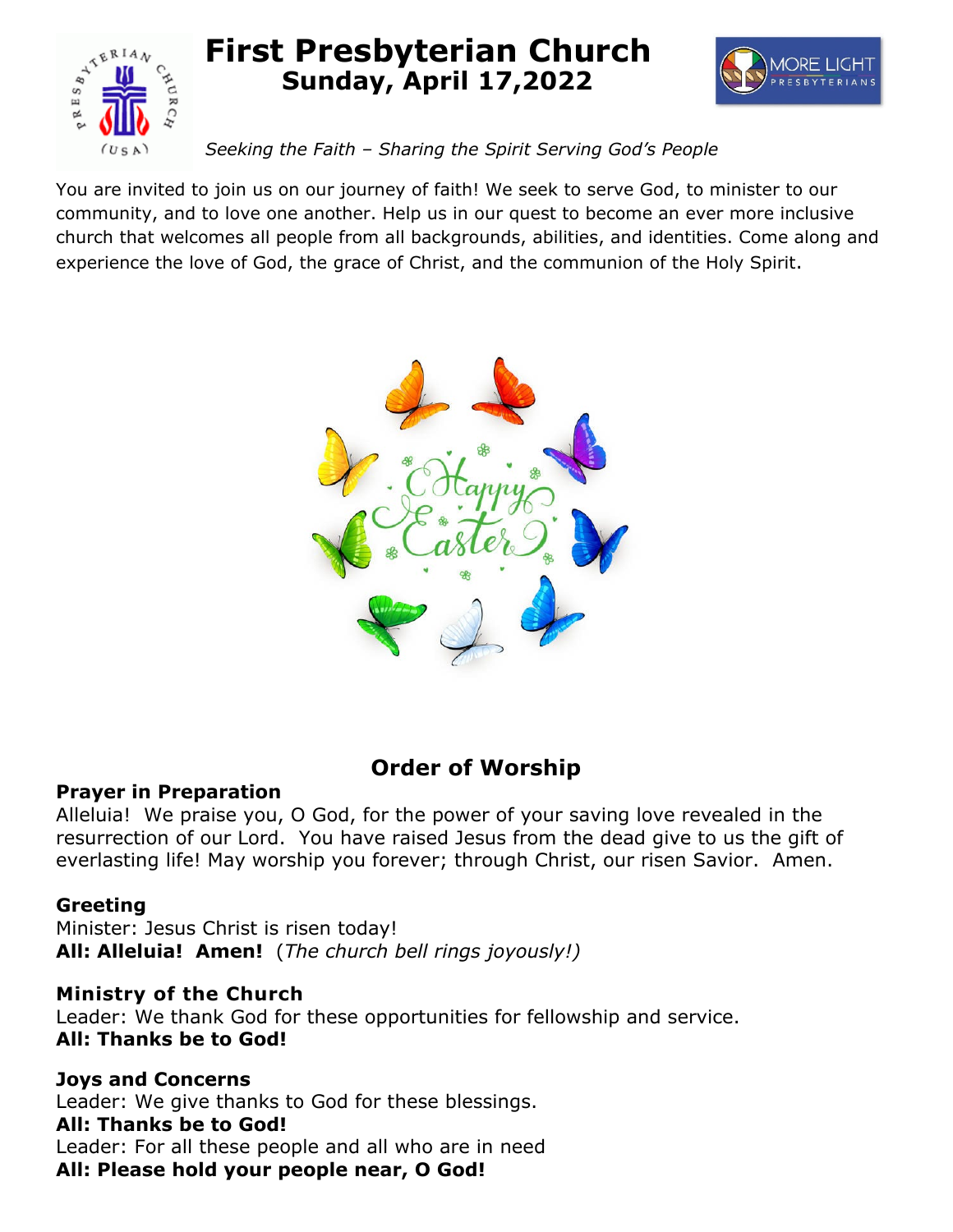# **Gathering for Worship**

Leader: Rejoice and be glad: **All: This is the day that the Lord has made!** Leader: Rejoice and be glad: **All: Heaven and earth will never be the same!** Leader: Rejoice and be glad: Christ is risen! **All: Alleluia! Let us worship God.** 

**\*Hymn** #245 *Christ the Lord is Risen Today*!

#### **Call to Confession**

Leader: We know that God shows no partiality but welcomes and forgives all those who repent and believe. Let us confess our sin.

#### **Prayer of Confession**

Leader: Let us pray… **All: Gracious God, we have heard the good news: how on the third day, Christ rose again. Still we look for the living among the dead. You were faithful to your promise; You have done wonderful things! Still we look for the living among the dead. Forgive us, Lord, we pray. Teach us to trust your promise and to believe the good news of salvation: Christ is alive; Jesus is risen from the dead!** 

#### **Assurance of Forgiveness**

Leader: When Christ comes to reign, he will put an end to every ruler, every power, every authority; he will put every enemy under his feet. And the last enemy to be destroyed is death. As we await that great and glorious day, we rejoice in the good news of the gospel:

**All: In Jesus Christ, we are forgiven! Thanks be to God.**

**Giving of the Peace** Leader: The peace of Christ be with you all! **All: And also with you!**

**\*Response** #582 *Glory to God, Whose Goodness Shines on Me*

**Children's Sermon:** Butterfly Lessons

#### **Prayer for Illumination**

Scripture Reader: Living God, by your Holy Spirit, open our eyes to see the new light of this day. Open our lips to tell of the empty tomb. Open our hearts to believe the good news. We pray in the name of Jesus the Christ. **Amen.** 

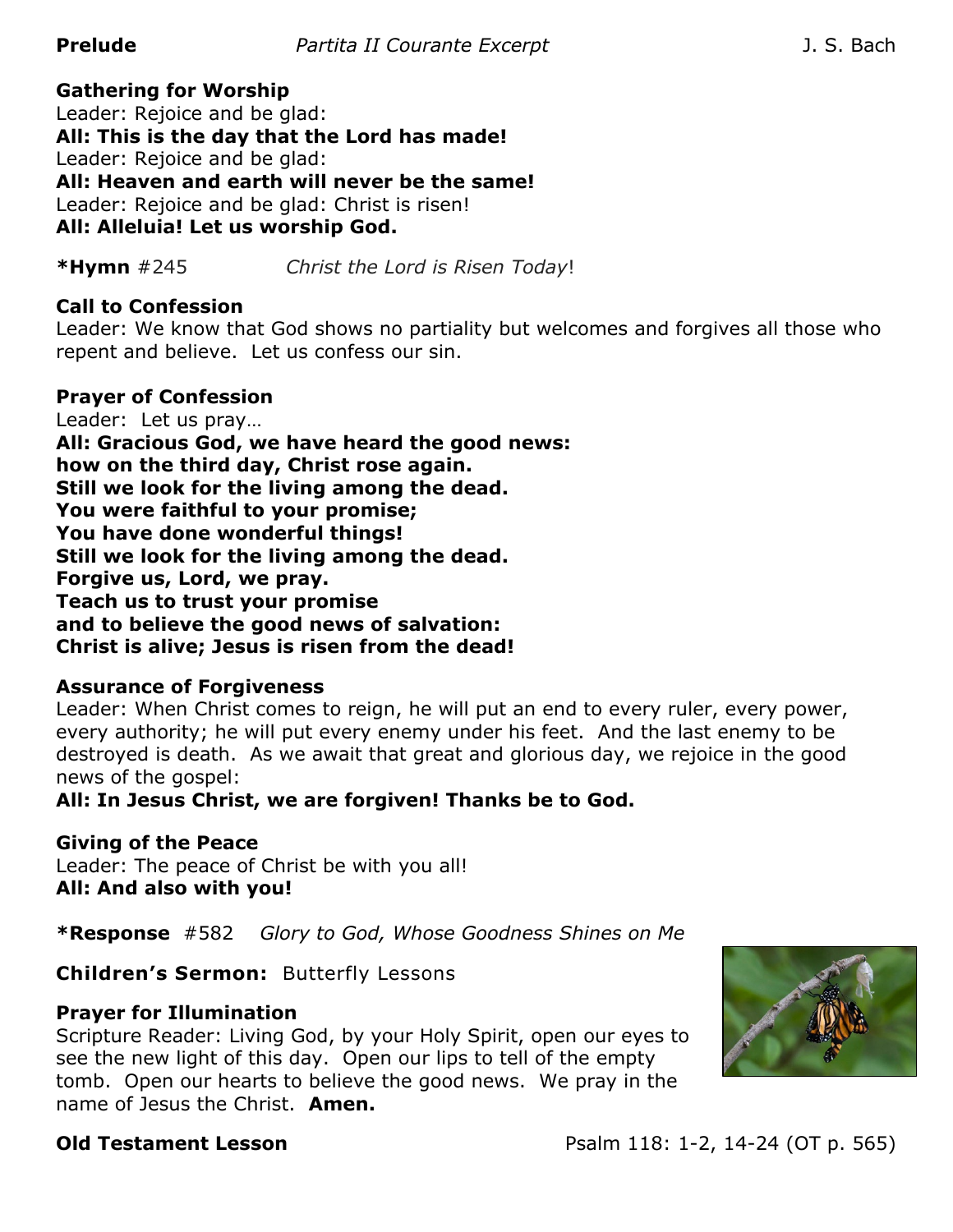**Special Music** *The World Itself Keeps Easter Day* Neale Lisa Hollabaugh and Carlyn Zimmermann

**New Testament Lesson** Luke 24:1-12 (NT p. 90) Minister: The Word of the Lord. **All: Thanks be to God.**

**Proclamation of the Word** Too Good to Believe?

**\*Affirmation of Faith** A Brief Statement of Faith (Section 2) (Hymnal p. 37)

**\*Hymn** #526 *Let Us Talents and Tongues Employ*

# **Sacrament of the Lord's Supper**

# **Invitation**

Minister: Friends, this is the joyful feast… …to share the feast he has prepared.

# **Great Prayer of Thanksgiving**

Minister: The Lord be with you.

# **All: And also with you.**

Minister: Lift up your hearts.

# **All We lift them up to the Lord.**

Minister: Let us give thanks to the Lord our God.

# **All: It is right to give our thanks and praise.**

Minister: It is truly right and our greatest joy to give you thanks and praise… By your own power you raised Christ Jesus… …we lift our hearts in joyful praise:

# **All: Holy, holy, holy Lord. God of power and might,**

# **Heaven and earth are full of your glory. Hosanna in the highest. Blessed is he who comes in the name of the Lord.**

# **Hosanna in the highest.**

Minister: We praise you most holy God… …will celebrate victory with him.

# **Words of Institution**

Minister: We thank you that on the night before he died, Jesus took bread, gave thanks, broke the bread, and gave it do his disciples, saying, "Take, eat. This is my body, given for you. Do this for the remembrance of me." (*The bread is eaten.)*

Minister: In the same way he took the cup, saying, "This cup is the new covenant sealed in my blood, shed for you for the forgiveness of sins. Do this for the remembrance of me." (*The cup is shared.)*

# **Conclusion of the Prayer**

Minister: Therefore, in remembrance… Let us proclaim the mystery of faith: All: **Christ has died. Christ is risen. Christ will come again.** One: Gracious God, pour out your Holy Spirit upon us… …for ever and ever. **All: Amen.**

# **Splash of Green** Kathy Manfredi

# **Invitation to the Offering**

Leader: We belong to Christ Jesus; all things are his, for he is Lord of all.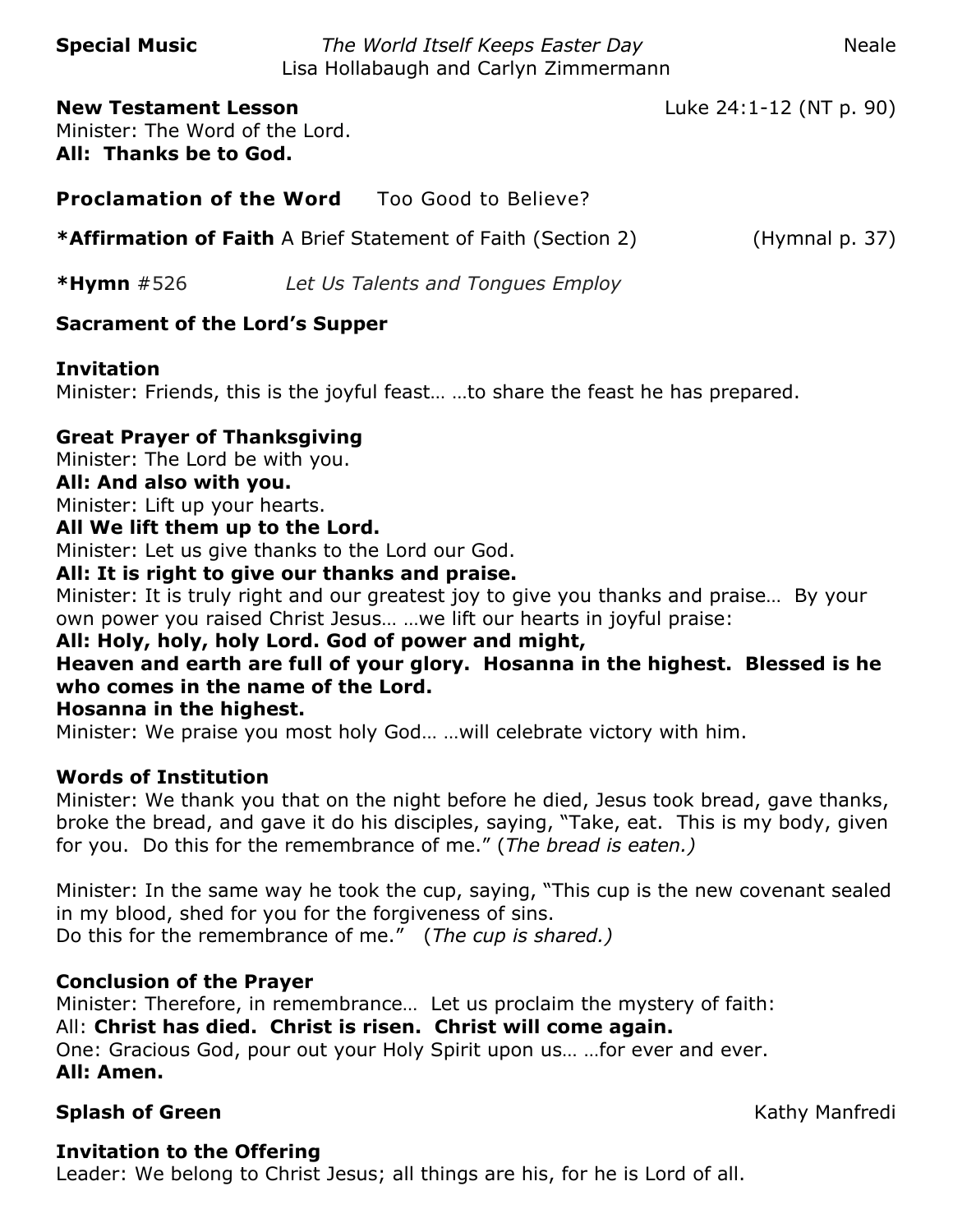#### **\*#606 Doxology**

#### **\*Prayer of Dedication**

Leader: We praise you, O God, and give you thanks that you have given us such joy, such grace, and such hope in the resurrection of Jesus Christ our Lord. Let our lives be proof of that good news. Let all our words and actions, our love and service bear witness to your resurrection power; for the sake of our living Lord, Jesus Christ. **Amen.**

#### **Pastoral Prayer and Congregational Prayer**

Minister: God inspires us to pray, hears our prayers, and answers our prayers**. All: Alleluia! Amen!**

Minister: Let us pray…

*Silent Prayer*

Minister: Let us pray together… **Our Father in heaven…** (Hymnal p. 11)

**\*Hymn:** #250 *In the Bulb There is a Flower*

#### **\*Blessing**

| <b>Postlude</b> | I'd Rather Have Jesus | arr. Jini |
|-----------------|-----------------------|-----------|
|                 |                       |           |

**Moment for Reflection Ann Weems,** *Kneeling in Jerusalem* "Just when I thought there would be no more light in the Jerusalem sky, the Bright and Morning Star appeared- and the darkness has not overcome it."

#### **Worship Assistants**

Lisa Hollabaugh- Worship Assistant Lisa Hollabaugh- Scripture Reader Chanmi Jeong– Accompanist Kathy Manfredi- Sound Pat Manfredi- Videographer Wendi Zea - Zoom Host

Jill Hertzing- Greeter **Notational Struck- Head Usher** Rolanda Quick- Head Usher

#### **SUNDAY, APRIL 17, 2022**

6:30 am Worship outdoors on the green space 9:30 am Worship in Sanctuary and via Zoom

**TUESDAY, APRIL 19, 2022** 1:00 pm Presbyterian Women via Zoom

**WEDNESDAY, APRIL 20, 2022**

3:30 pm Bible Study via Zoom

**THURSDAY, APRIL 21, 2022** 5:30 pm Dinner Group at Giant City Lodge

**SATURDAY, APRIL 23, 2022**

9:00 am Outdoor Workday

#### **SUNDAY, APRIL 24, 2022**

9:30 am Worship in Sanctuary and via Zoom 11:00 am Faith Dialogues via Zoom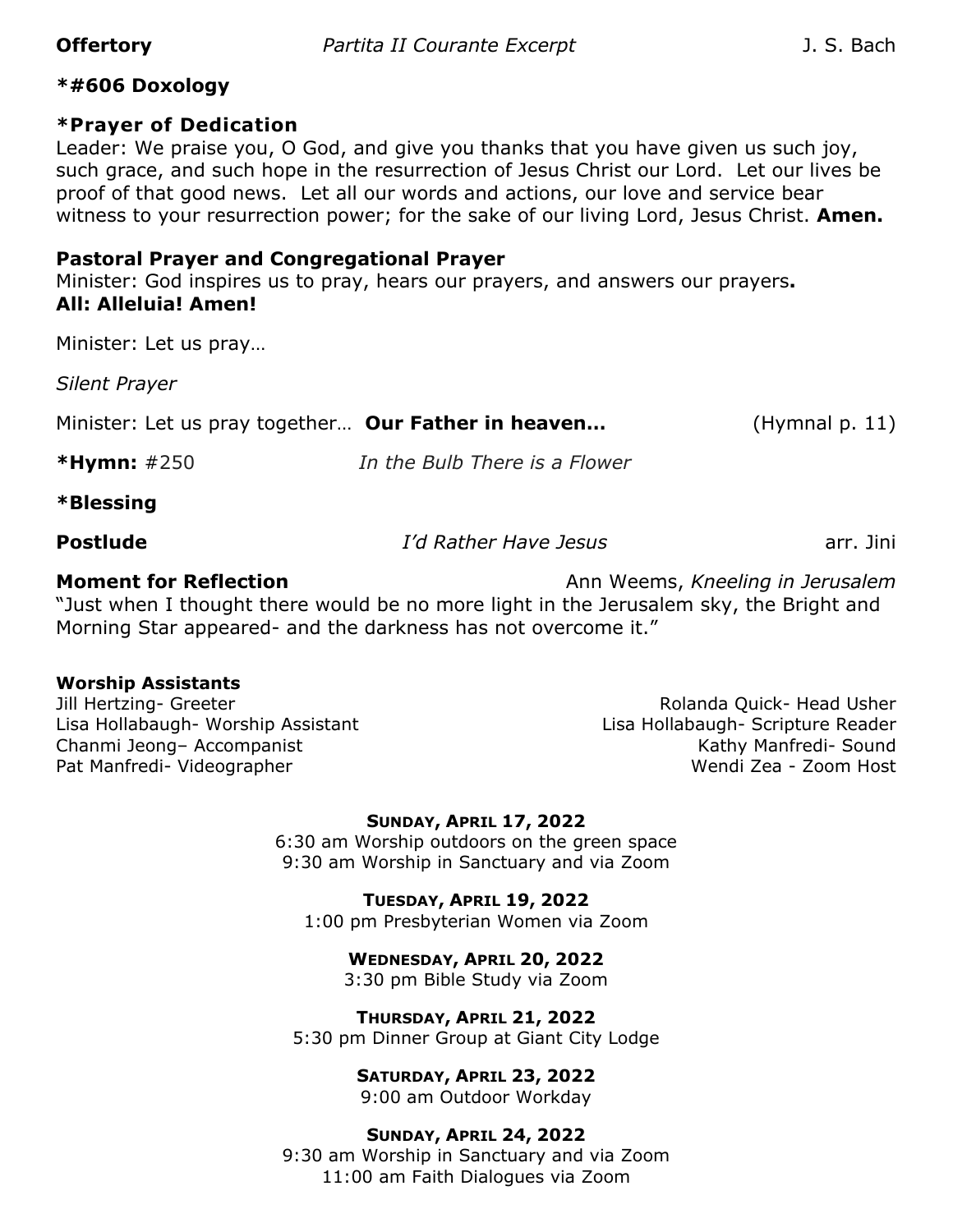**Pastor Kerry's Office Hours This Week** Monday - Thursday 10:00 am- 2:00 pm

#### **ANNOUNCEMENTS**

**Presbyterian Women** will meet via Zoom Tuesday, April 19 at 1:00 pm. Be sure to check your email for the Zoom link to join the meeting.

**The Dinner Group** will meet at Giant City Lodge on Thursday, April 21 at 5:30 p.m. If you plan to attend, please contact Sharon Wittke at [sharonwittke@gmail.com](mailto:sharonwittke@gmail.com) or (618) 893-1869.

**Outdoor workday--**Saturday, April 23, 2022, we'll rake, spread mulch, and possibly do some outdoor painting. Bring your tools, gloves, water, and sunscreen; we will gather at 9:00 a.m. and work 'til noon or so.

During the month of April, **a church photograph board** is being developed for the Narthex. Please either submit a 3.5x5.0-inch photo of yourself/your family to Sarah Merideth (place in mailbox in church office) or have Bob Luebbers take your photo following worship in the narthex. In addition, please provide your preferred pronouns. (If you don't see Bob on a given Sunday, please look for him the following week.) Thank you!

The revised list of deacons' shepherd flocks is now available on the church website. Under the "Church Life" menu, select "For Members." (Call the church office for the password to access that page. Other items on the "For Members" page include the church directory and the secondquarter schedule of Sunday worship volunteers.)

**Camp Carew** is celebrating their 70<sup>th</sup> anniversary with an open house Saturday, May 14,1-4 pm. All are encouraged and welcome to attend.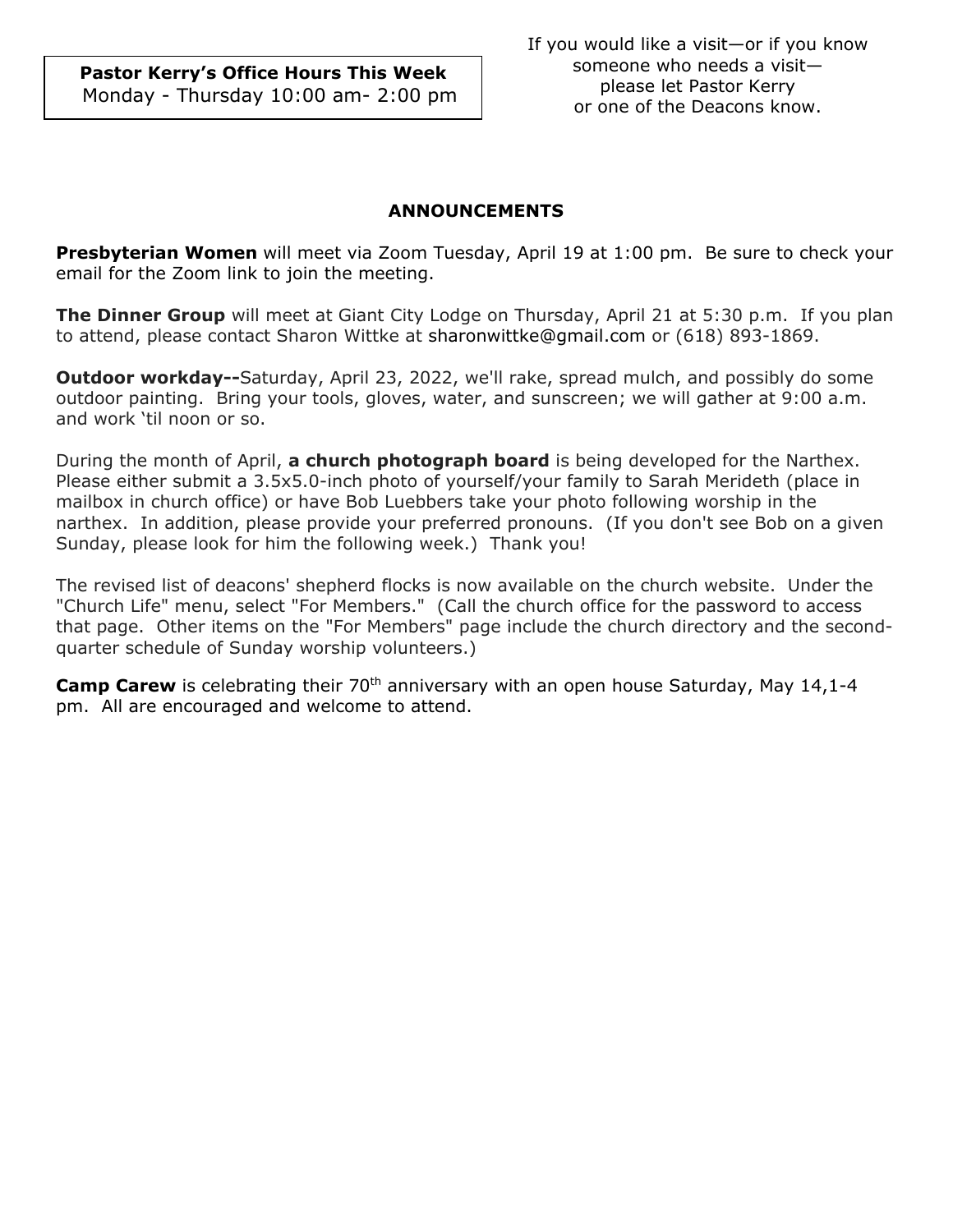#### **Joys and Concerns**

*Please let the church office know if someone needs to be added to or removed from the lists below*.

#### **Remember to Pray for:**

- Ukraine Situation
- $\triangleright$  Afghan family coming to Carbondale soon
- $\triangleright$  Transgender community under attach legislatively
- Our National, State, Regional, and Community Leaders
- $\triangleright$  Covid19 Pandemic patients and the ongoing vaccination efforts
- $\triangleright$  Social unrest and political polarization
- $\triangleright$  Those in the destructive path of natural disasters
- $\triangleright$  Those who are homeless, hungry, and in harm's way
- $\triangleright$  For the victims of mass shootings and hate crimes
- $\triangleright$  For those in shelters on the southern border
- $\triangleright$  For those who continue to be marginalized and underrepresented
- $\triangleright$  Service men and women

Each week we pray for one of the faith communities in the Carbondale Interfaith Council. This week, please pray for: **First United Methodist Church**  The Mission/Ministry we are praying for this month**: Mission**

#### **Household Prayer: Morning**

God of endless life, in the light of this new day we see the dawning of your new creation. Give us wonder and delight to enjoy this day that you have made; through Jesus Christ, our living Lord. Amen.

#### **Household Prayer: Evening**

Stay with us, Lord, for it is evening and the day is almost over. Help us to know that you are with us- through the promise of your Word, in the sharing of a meal, and by the power of your Spirit that burns within our hearts. Bless and keep us, this night and always. Amen.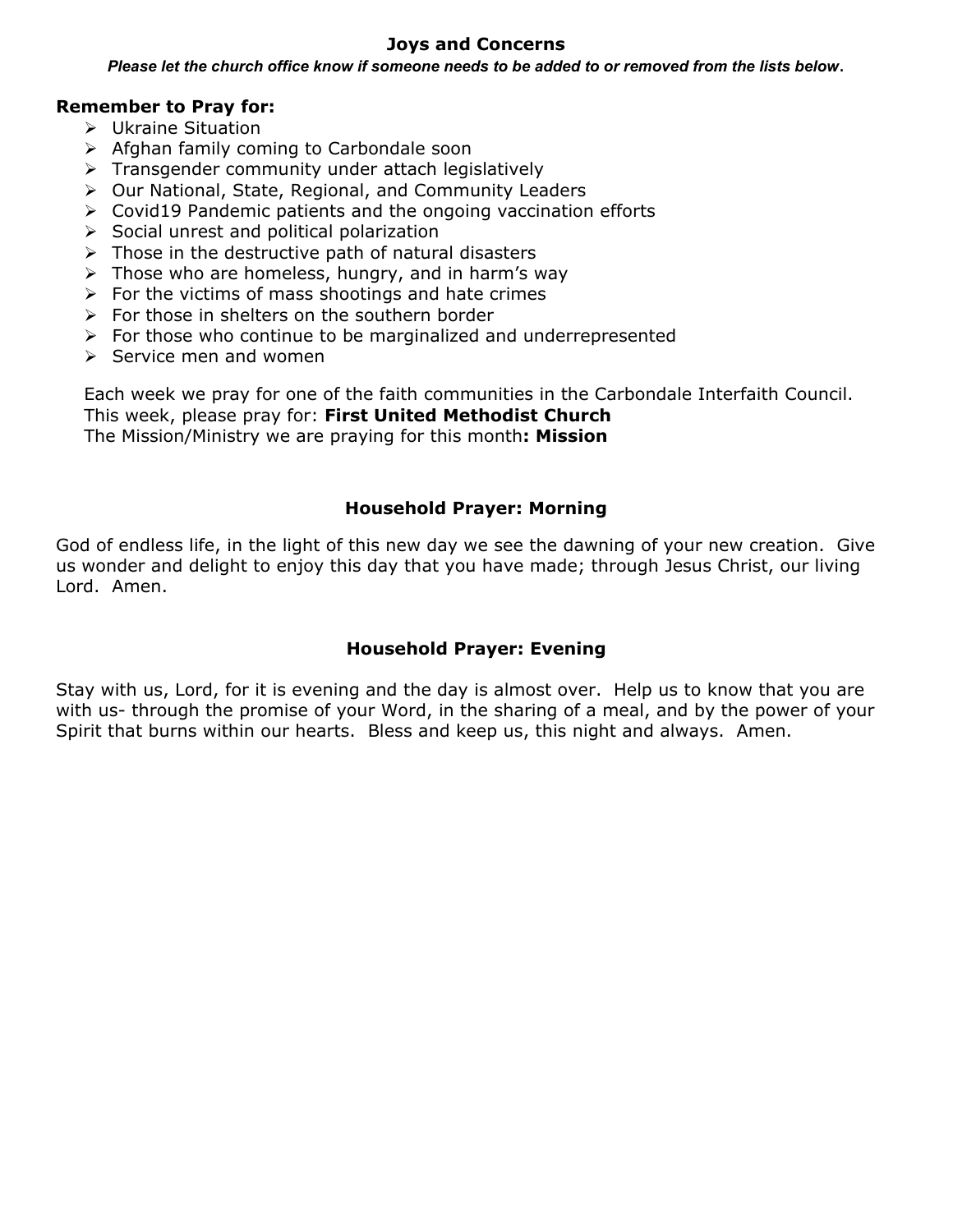### # 245 *Christ the Lord Is Risen Today!*

1 "Christ the Lord is risen today!" Alleluia! All creation, join to say: Alleluia! Raise your joys and triumphs high, Alleluia! Sing, O heavens, and earth reply, Alleluia!

2 Love's redeeming work is done, Alleluia! Fought the fight, the battle won, Alleluia! Death in vain forbids him rise, Alleluia! Christ has opened paradise. Alleluia!

3 Lives again our glorious King, Alleluia! Where, O death, is now your sting? Alleluia! Jesus died, our souls to save, Alleluia! Where your victory, O grave? Alleluia!

4 Hail the Lord of earth and heaven! Alleluia! Praise to you by both be given, Alleluia! Every knee to you shall bow, Alleluia! Risen Christ, triumphant now. Alleluia!

#582 *Glory to God, Whose Goodness Shines on Me (All Rights Reserved Reprinted under OneLicense.net A-704922)* Glory to God, whose goodness shines on me, And to the Son, whose grace has pardoned me, And to the Spirit, whose love has set me free*.* As it was in the beginning, is now and ever shall be. Amen

#### Psalm 118:1-2, 14-24

**<sup>1</sup>**O give thanks to the LORD, for he is good; his steadfast love endures forever! **<sup>2</sup>**Let Israel say, "His steadfast love endures forever."

<sup>14</sup>The LORD is my strength and my might; he has become my salvation.  $15$ There are glad songs of victory in the tents of the righteous:  $16$ The right hand of the Lord does valiantly; the right hand of the LORD is exalted; the right hand of the LORD does valiantly.' <sup>17</sup>I shall not die, but I shall live, and recount the deeds of the LORD.  $18$ The LORD has punished me severely, but he did not give me over to death.  $19$ Open to me the gates of righteousness, that I may enter through them and give thanks to the Lorp.<sup>20</sup>This is the gate of the Lorp; the righteous shall enter through it. <sup>21</sup>I thank you that you have answered me and have become my salvation. <sup>22</sup>The stone that the builders rejected has become the chief cornerstone.  $^{23}$ This is the LORD's doing; it is marvelous in our eyes. <sup>24</sup>This is the day that the LORD has made; let us rejoice and be glad in it.

#### Luke 24:1-12

But on the first day of the week, at early dawn, they came to the tomb, taking the spices that they had prepared. <sup>2</sup>They found the stone rolled away from the tomb, <sup>3</sup>but when they went in, they did not find the body. $*$  4While they were perplexed about this, suddenly two men in dazzling clothes stood beside them.  $5$ The women $*$  were terrified and bowed their faces to the ground, but the men<sup>[\\*](javascript:void(0);)</sup> said to them, 'Why do you look for the living among the dead? He is not here, but has risen. $*$  6Remember how he told you, while he was still in Galilee, <sup>7</sup>that the Son of Man must be handed over to sinners, and be crucified, and on the third day rise again.' <sup>8</sup>Then they remembered his words, <sup>9</sup>and returning from the tomb, they told all this to the eleven and to all the rest.  $10$ Now it was Mary Magdalene, Joanna, Mary the mother of James, and the other women with them who told this to the apostles.  $11$ But these words seemed to them an idle tale, and they did not believe them.  $^{12}$ But Peter got up and ran to the tomb; stooping and looking in,